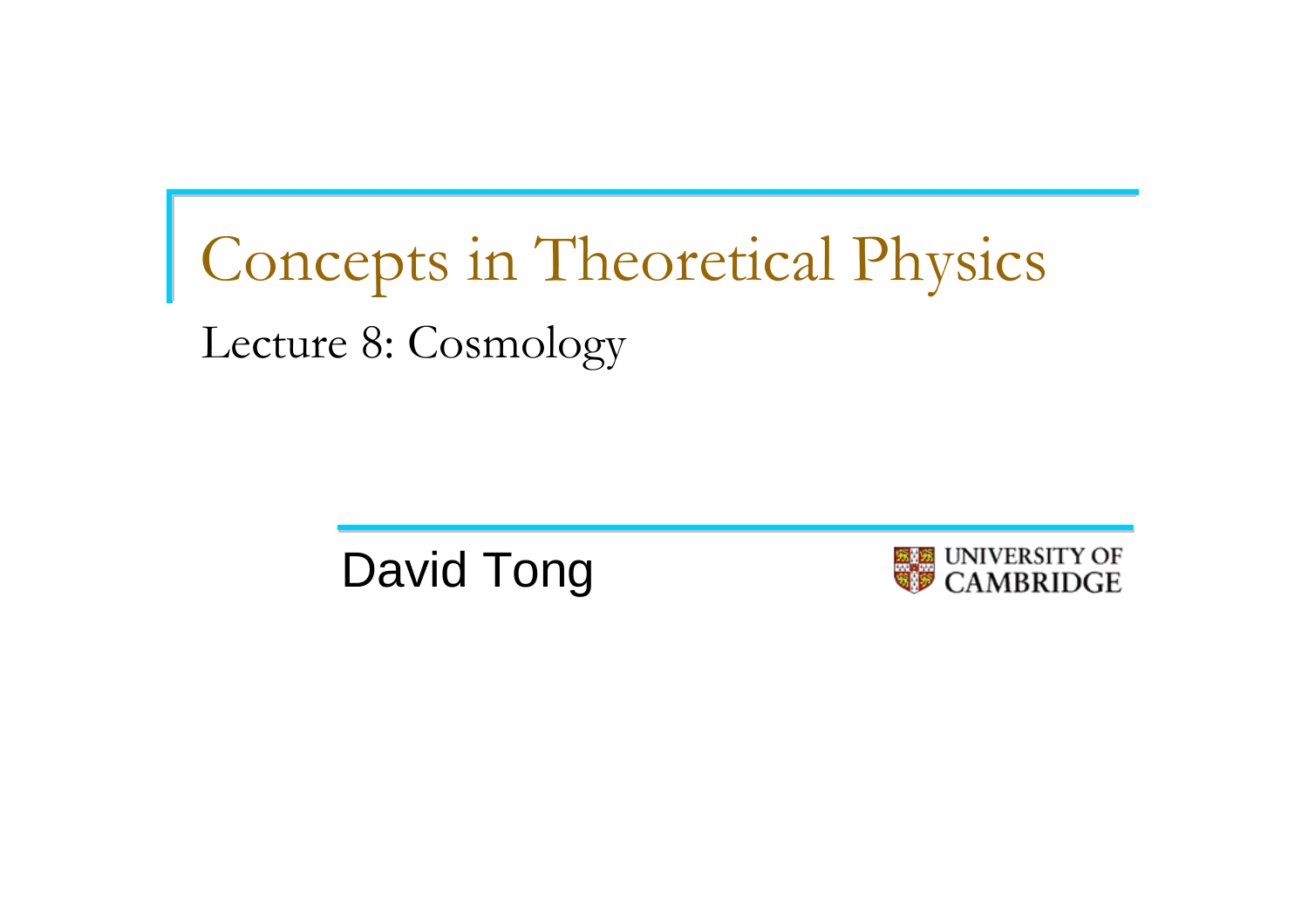# The Big Bang

 $\mathcal{L}_{\mathcal{A}}$ This is not what the big bang looked like.



- $\mathcal{L}_{\mathcal{A}}$ There is no bang in the big bang. There is no explosion.
- $\mathcal{L}_{\mathcal{A}}$ ■ Big bang theory has *nothing* to say about how the universe started. We don't know the answer to that question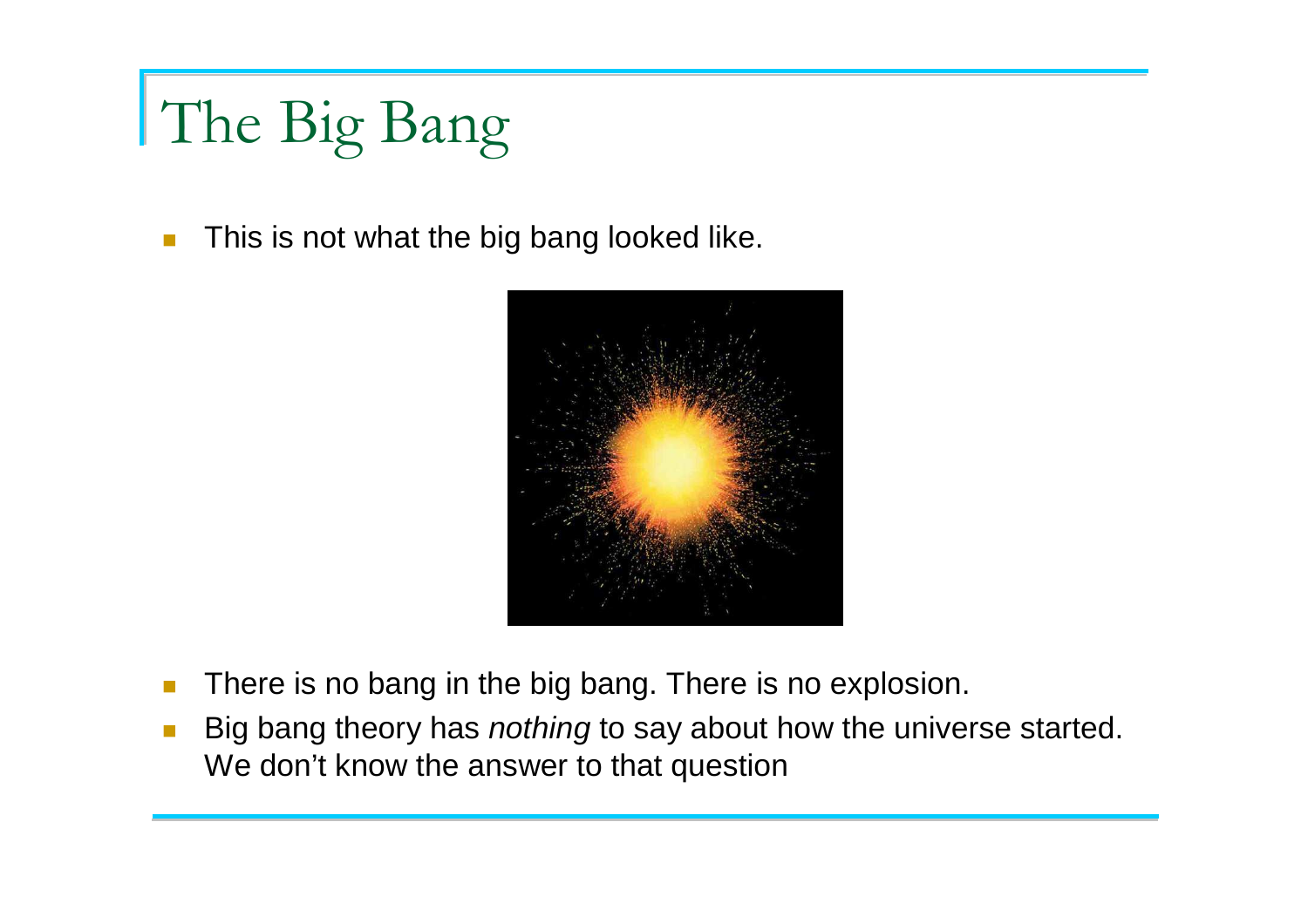## Big Bang Theory

- $\overline{\mathbb{R}}$  The theory simply tells us what the universe looked like when it was younger. This follows from a simple observation:
	- $\Box$ The universe is expanding. Everything is getting further apart
	- $\Box$ In the past, everything was closer together
	- $\Box$ That's it!



distance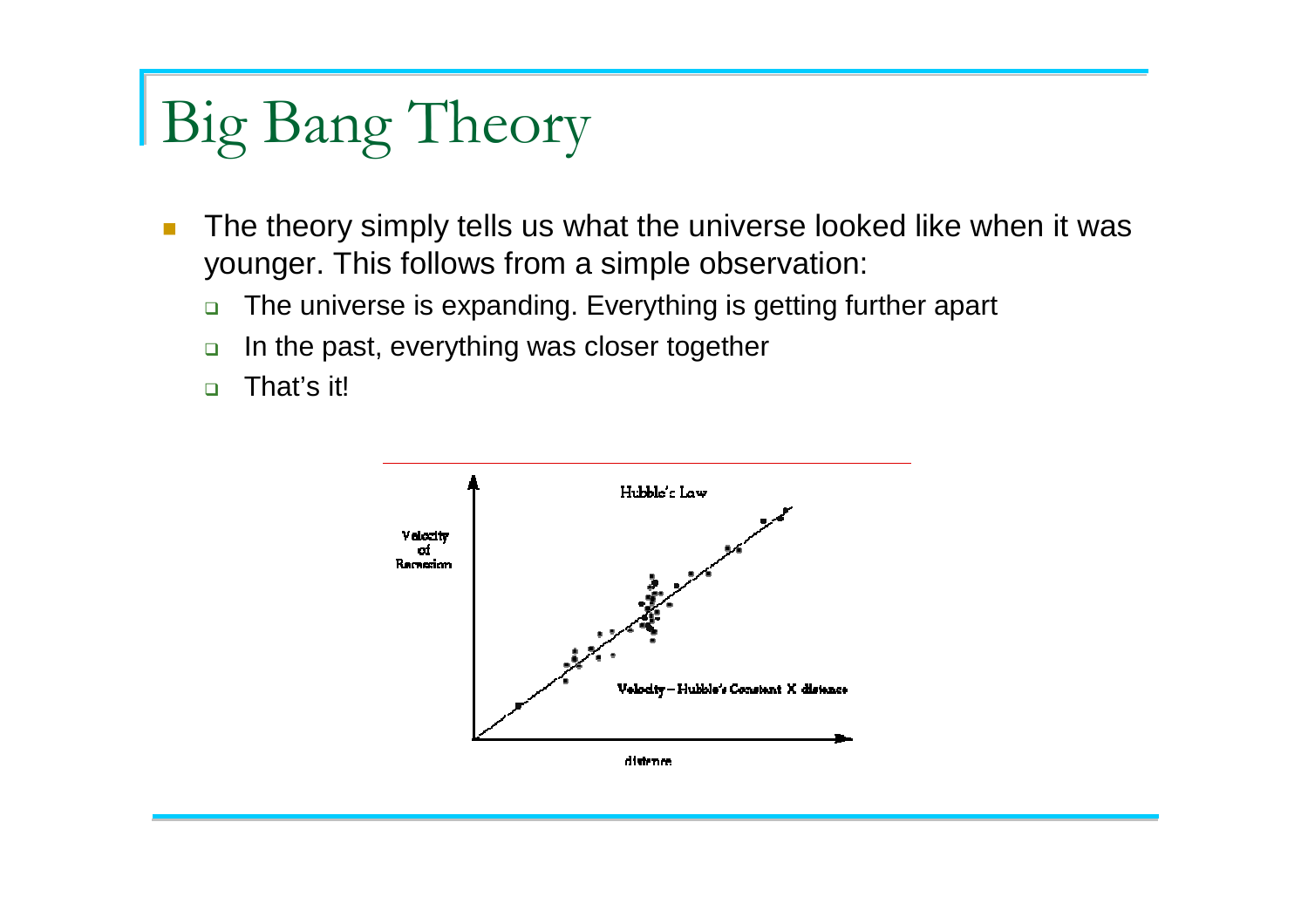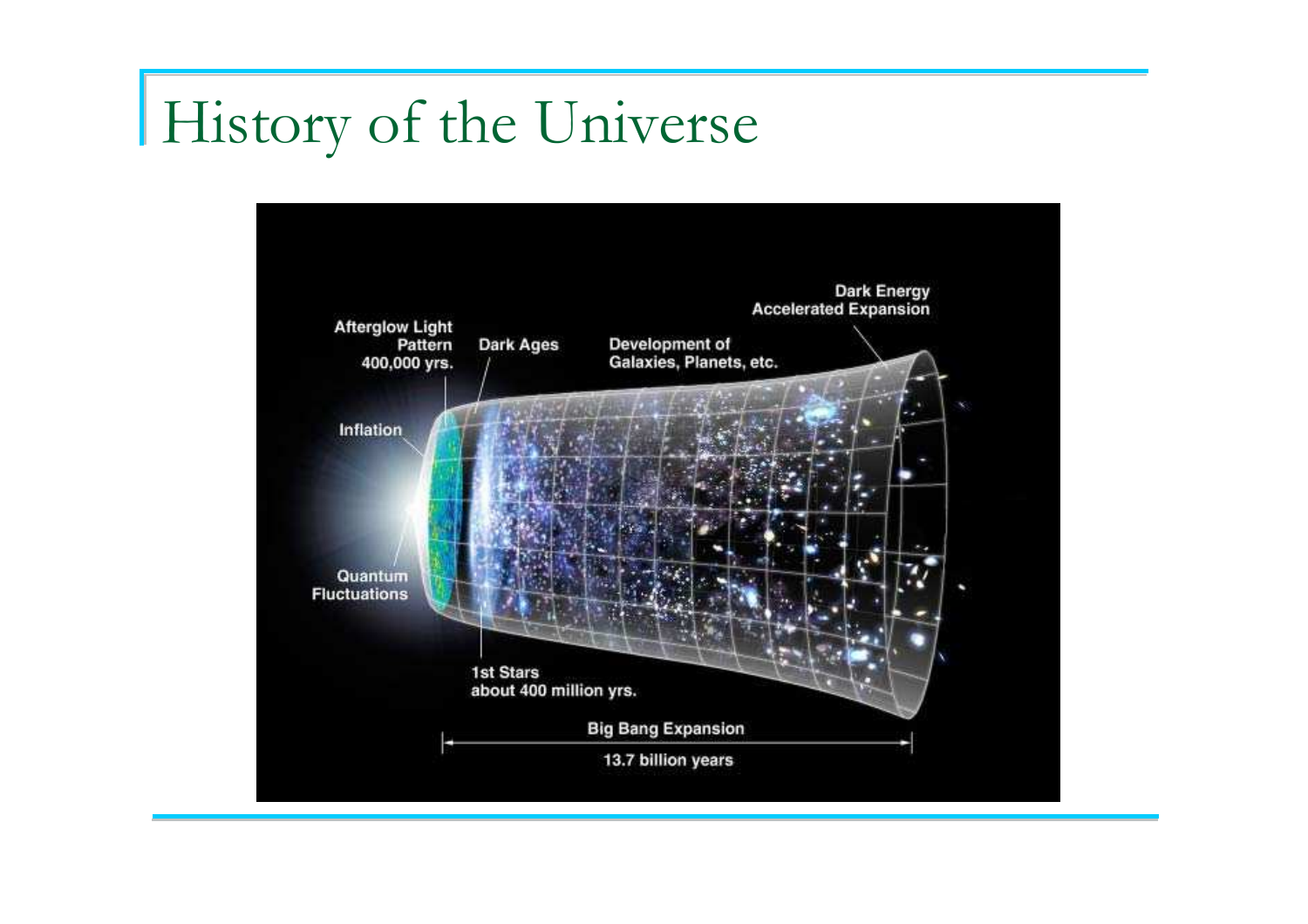- $\mathcal{L}_{\mathcal{A}}$ 13.7 billion years: Today
- $\mathcal{L}^{\mathcal{L}}$ 9.3 billion years: Solar system forms
- $\mathcal{L}$ 2.6 billion years: Milky way forms
- $\mathcal{L}_{\mathcal{A}}$ 1 billion years: First galaxies
- $\mathcal{C}^{\mathcal{A}}$ 500 million years: First stars

…

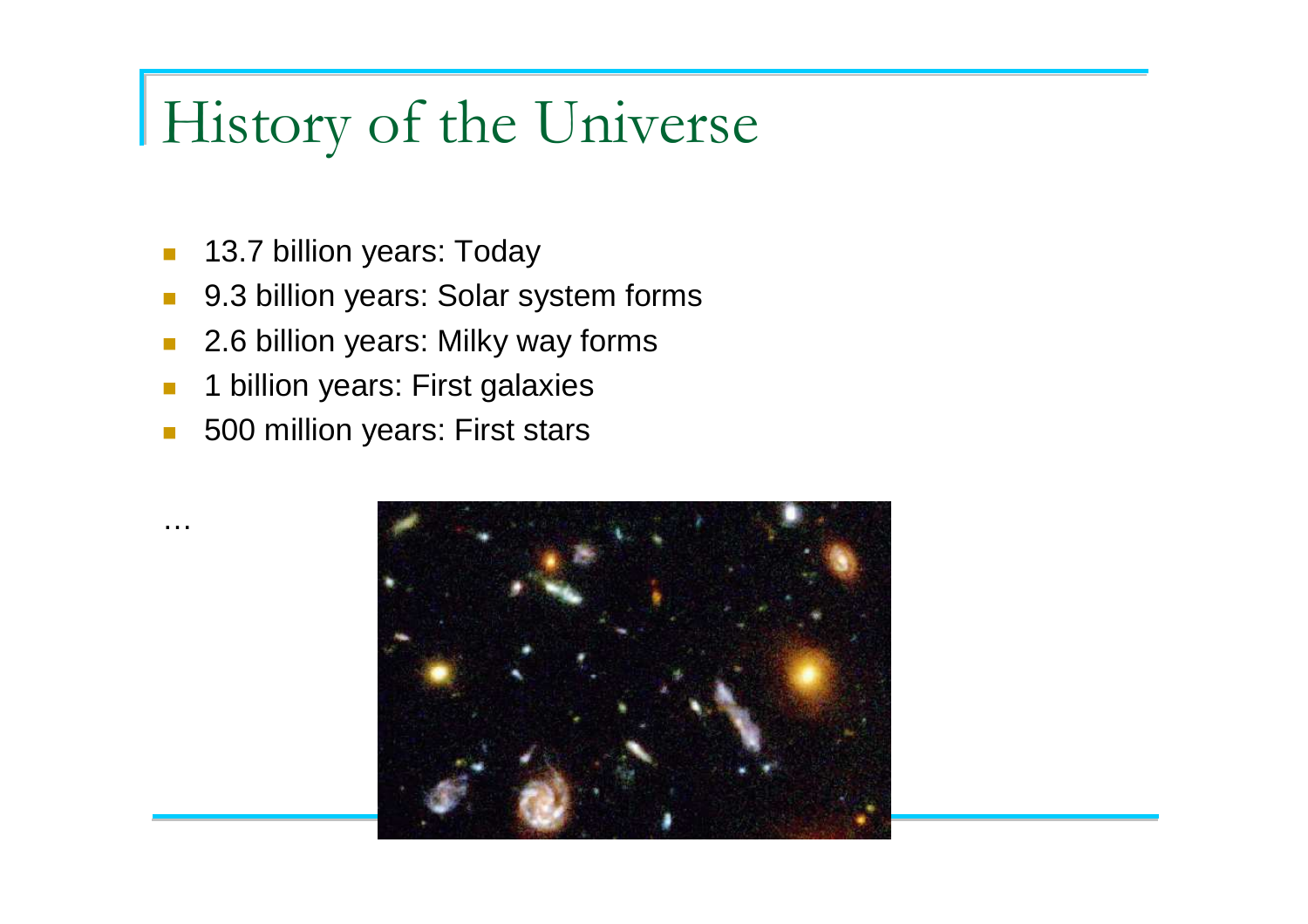- $\mathcal{C}^{\mathcal{A}}$ 400,000 years: Atoms form
- $\blacksquare$  10<sup>-2</sup> seconds: Nuclei form  $\mathcal{C}^{\mathcal{A}}$
- 10<sup>-6</sup> seconds: Protons/neutrons form (quark-gluon plasma)  $\mathcal{C}^{\mathcal{A}}$
- $\mathcal{L}_{\mathrm{eff}}$ 10<sup>-11</sup> seconds: Electro-weak phase transition
- $\mathcal{L}^{\mathcal{L}}$ 10<sup>-34</sup> seconds: Inflation?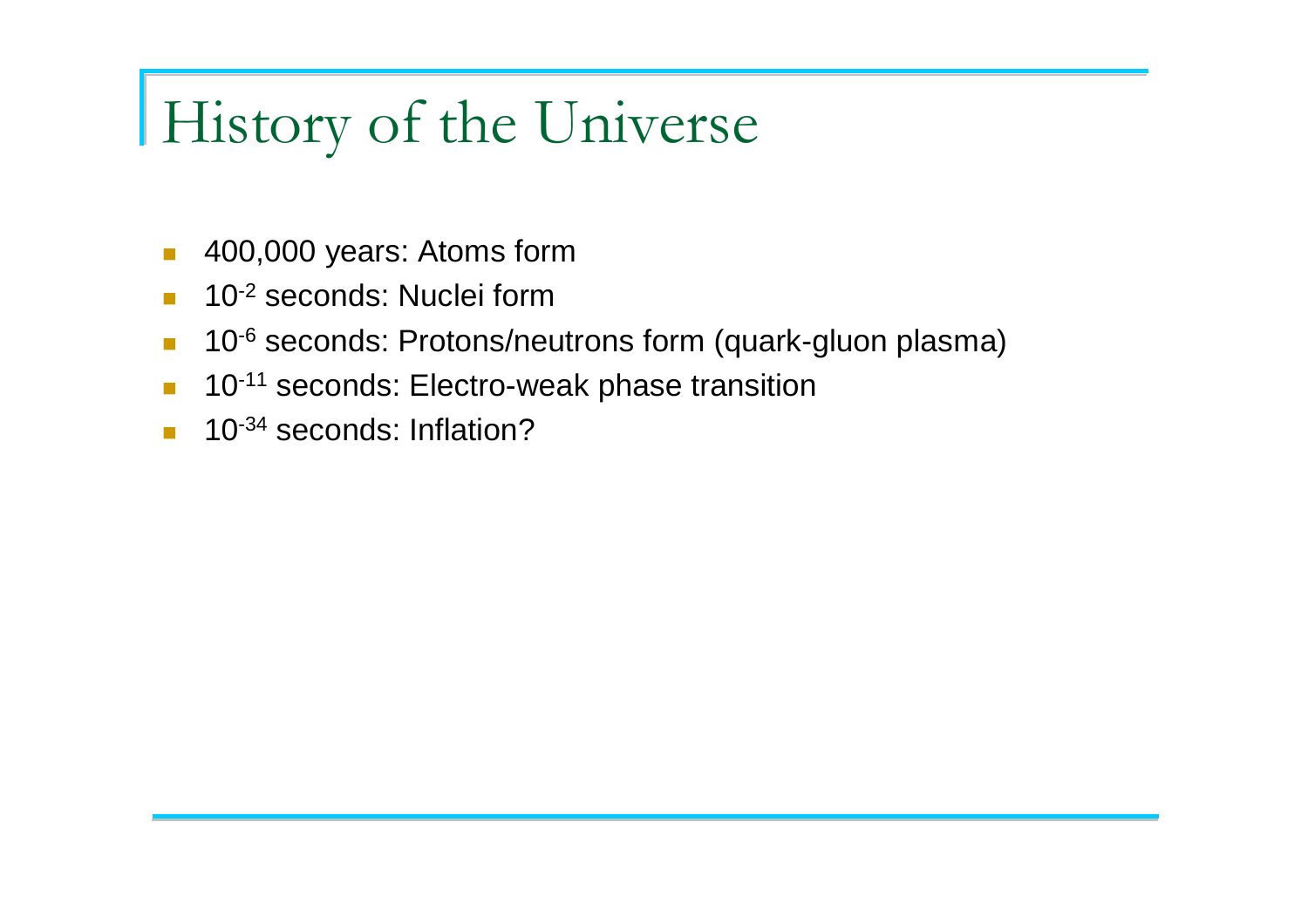- T. 400,000 years: Atoms form
- 10<sup>-2</sup> seconds: Nuclei form T.
- 10<sup>-6</sup> seconds: Protons/neutrons form (quark-gluon plasma) T.
- T. <sup>10</sup>-11 seconds: Electro-weak phase transition
- T. <sup>10</sup>-34 seconds: Inflation?

#### **Big Bang Nucleosynthesis**

This is understood with glorious precision, and depends crucially on details of particle physics.

If you have a crazy theory about the early universe, this is a loophole that it has to jump through.

- 75 % H
- 25 % He
- 10<sup>-5</sup> % D
- 10<sup>-10</sup> % L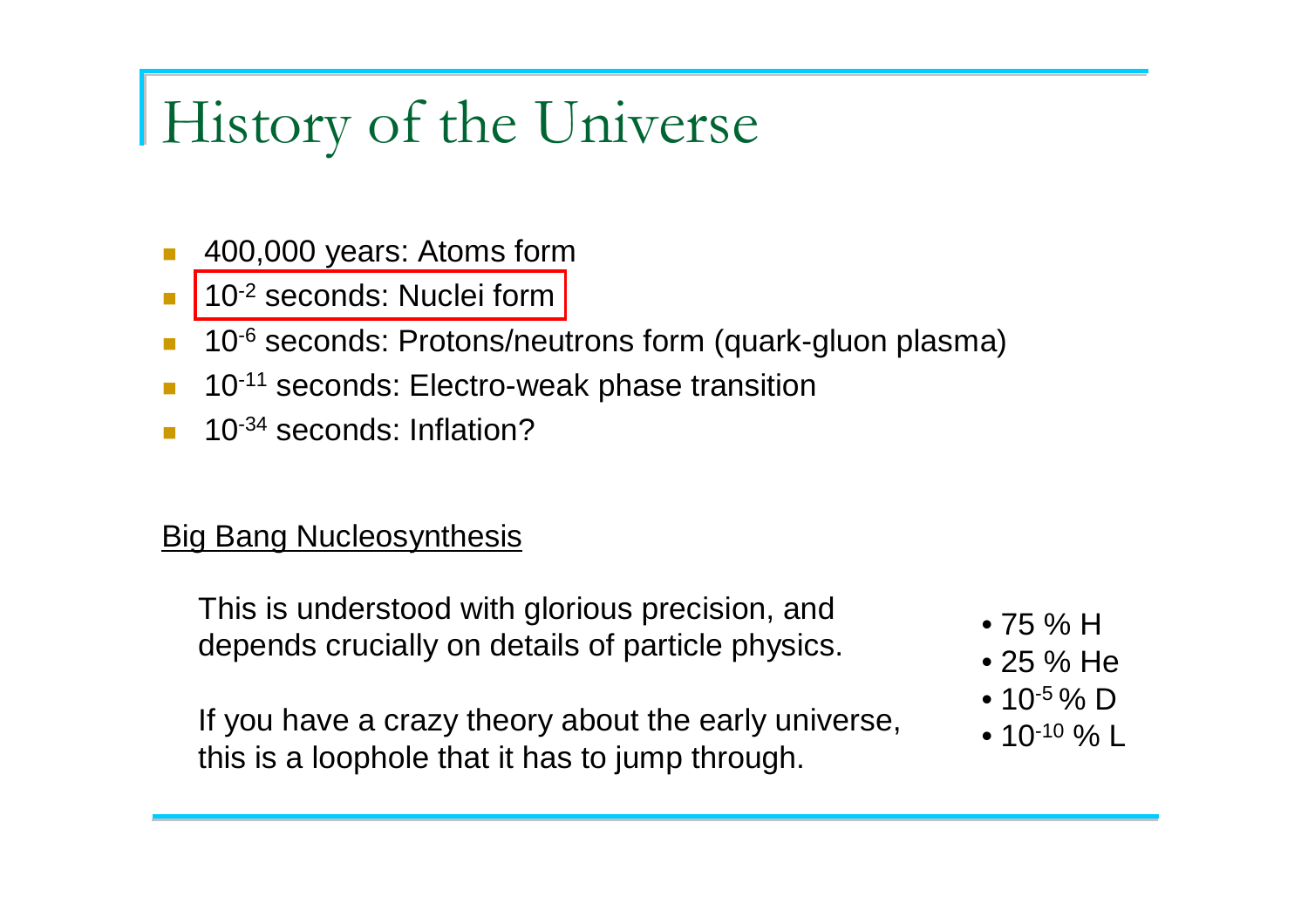- T. 400,000 years: Atoms form
- $\blacksquare$  10<sup>-2</sup> seconds: Nuclei form T.
- 10<sup>-6</sup> seconds: Protons/neutrons form (quark-gluon plasma) п
- **The Co** <sup>10</sup>-11 seconds: Electro-weak phase transition
- T. <sup>10</sup>-34 seconds: Inflation?

#### Recombination

This is the earliest that we can see. Before this time, the universe was filled with a charged plasma. Light cannot pass.

This plasma is now cold: 2.7K. It is called the cosmic microwavebackground radiation. It contains ripples at the level of 1 part in 10 $^5\dots$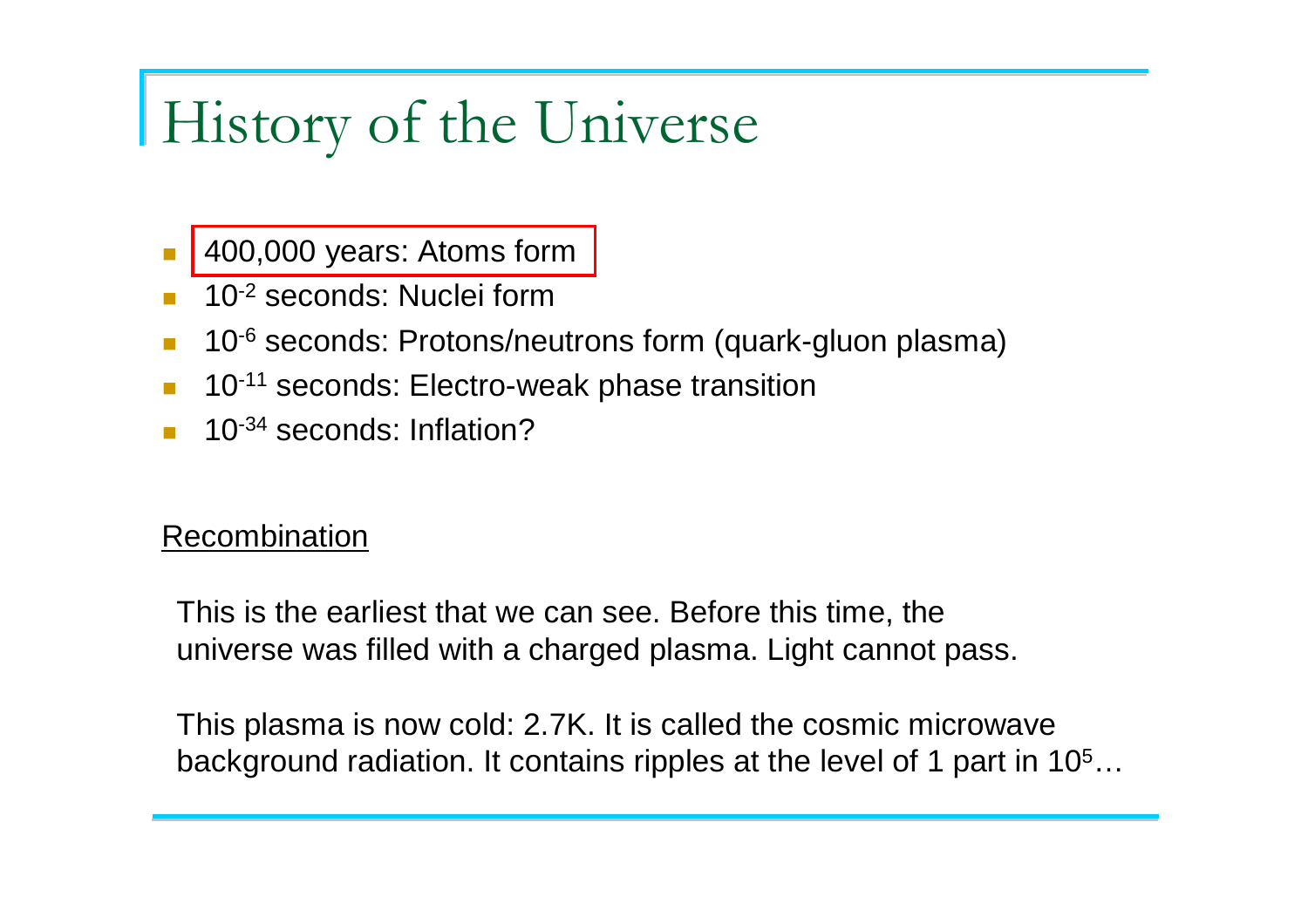# Cosmic Microwave Background



WMAP: 5 year data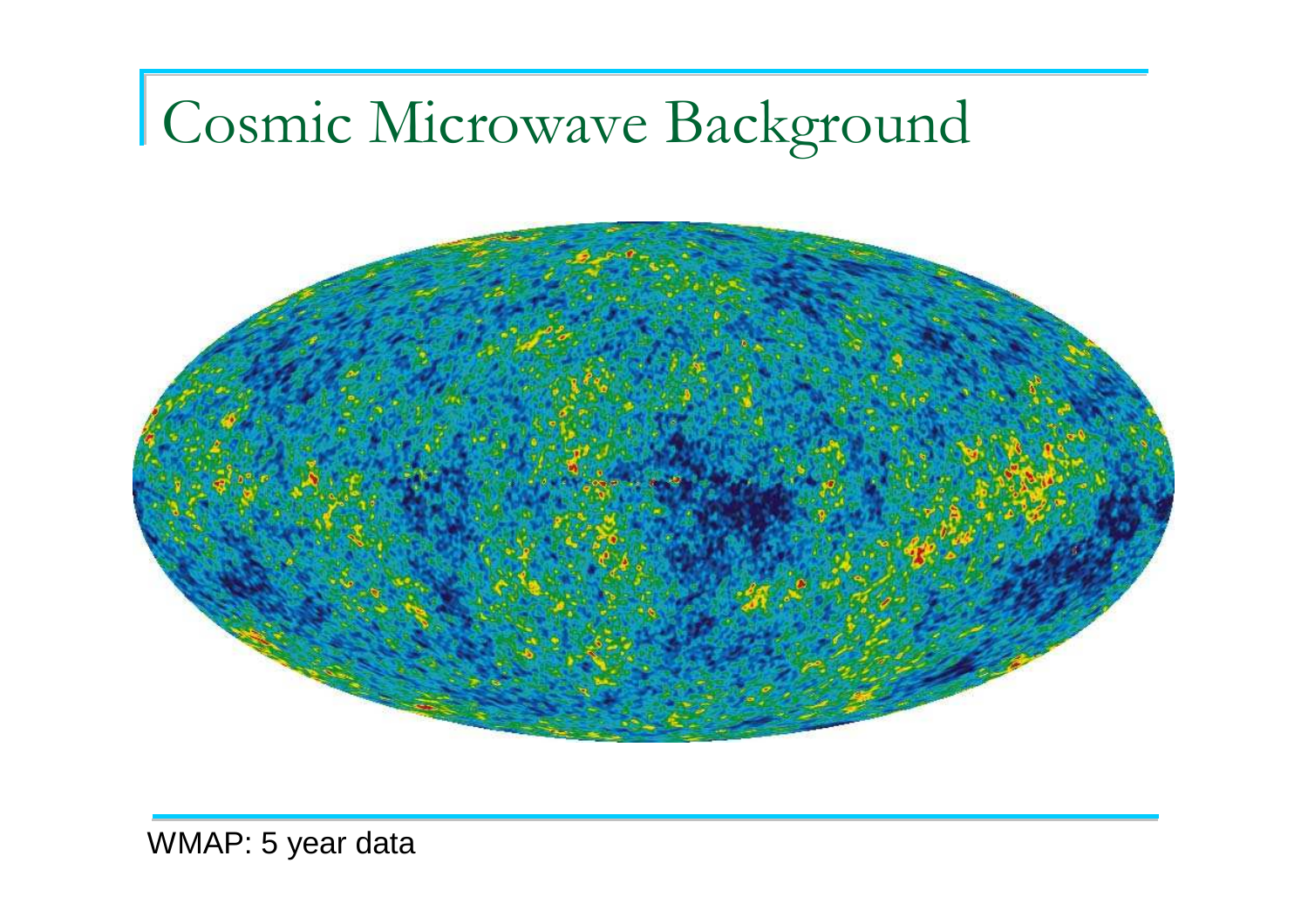### Cosmic Microwave Background

- T. These fluctuations define a function on the sky
- T. We can look at spherical harmonics.
- m. The line is theory; the dots are data points (with error bars!)
	- $\Box$  This is how well we understand the universe almost 14 billion years ago
- $\mathcal{C}_{\mathcal{A}}$  Best understanding: galaxies formed by matter falling into cold spots formed by quantum fluctuations in the early universe.

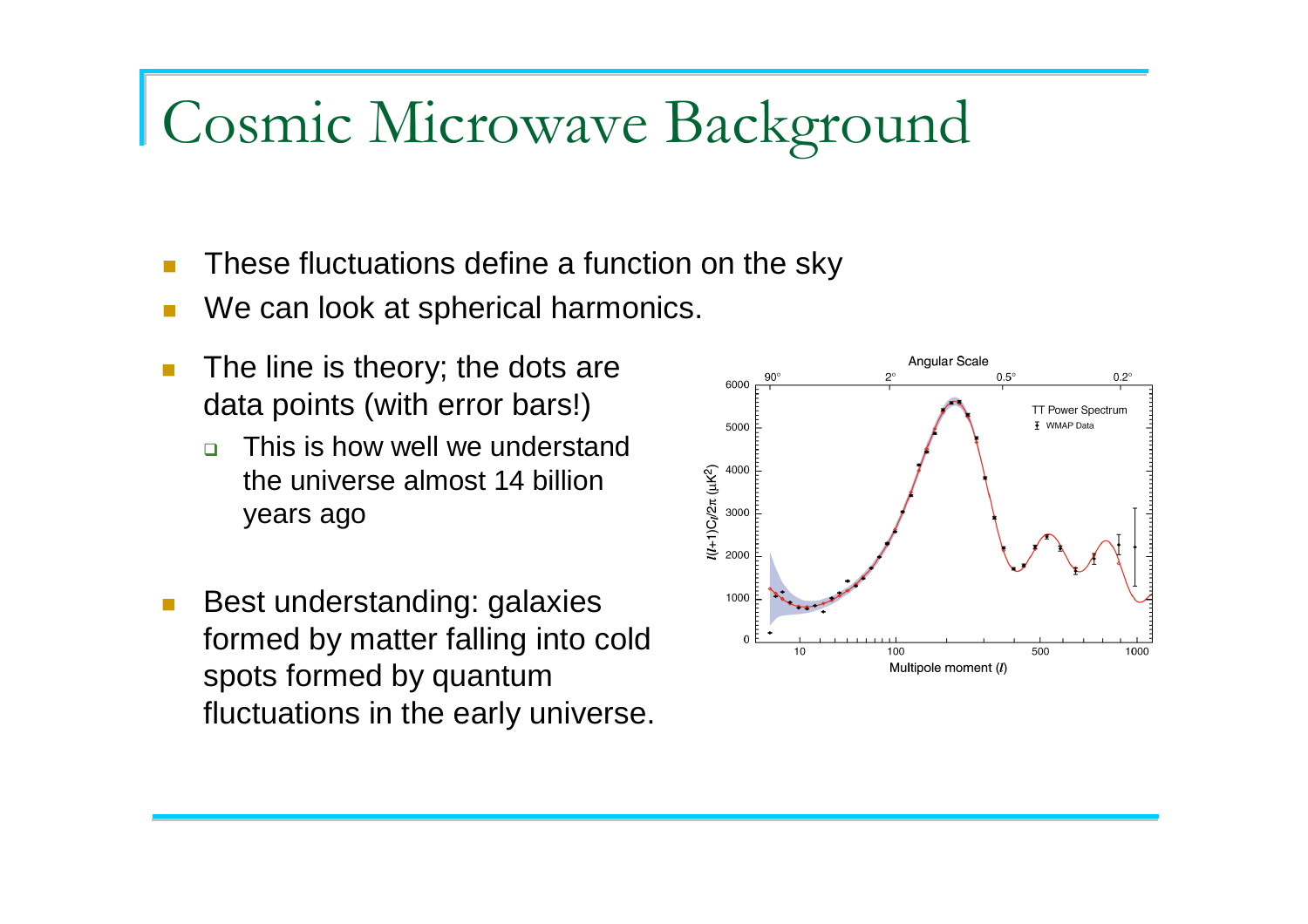## The Expanding Universe

- $\mathcal{L}_{\mathcal{A}}$  Work with spacetime intervals (like in special relativity).
	- □ Assume isotropic, homogeneous and flat.

$$
ds^2 = dt^2 - a(t)^2 d\vec{x}^2
$$

- $\mathcal{C}^{\mathcal{A}}$ Einstein's equations tell us how  $a(t)$  changes.
	- $\Box$  $\texttt{\texttt{m}}$  This depends on the energy density  $\rho$  in the universe
	- $\Box$ This is known as the Friedmann equation

$$
\left(\frac{\dot{a}}{a}\right)^2 = \frac{8\pi G}{3} \rho
$$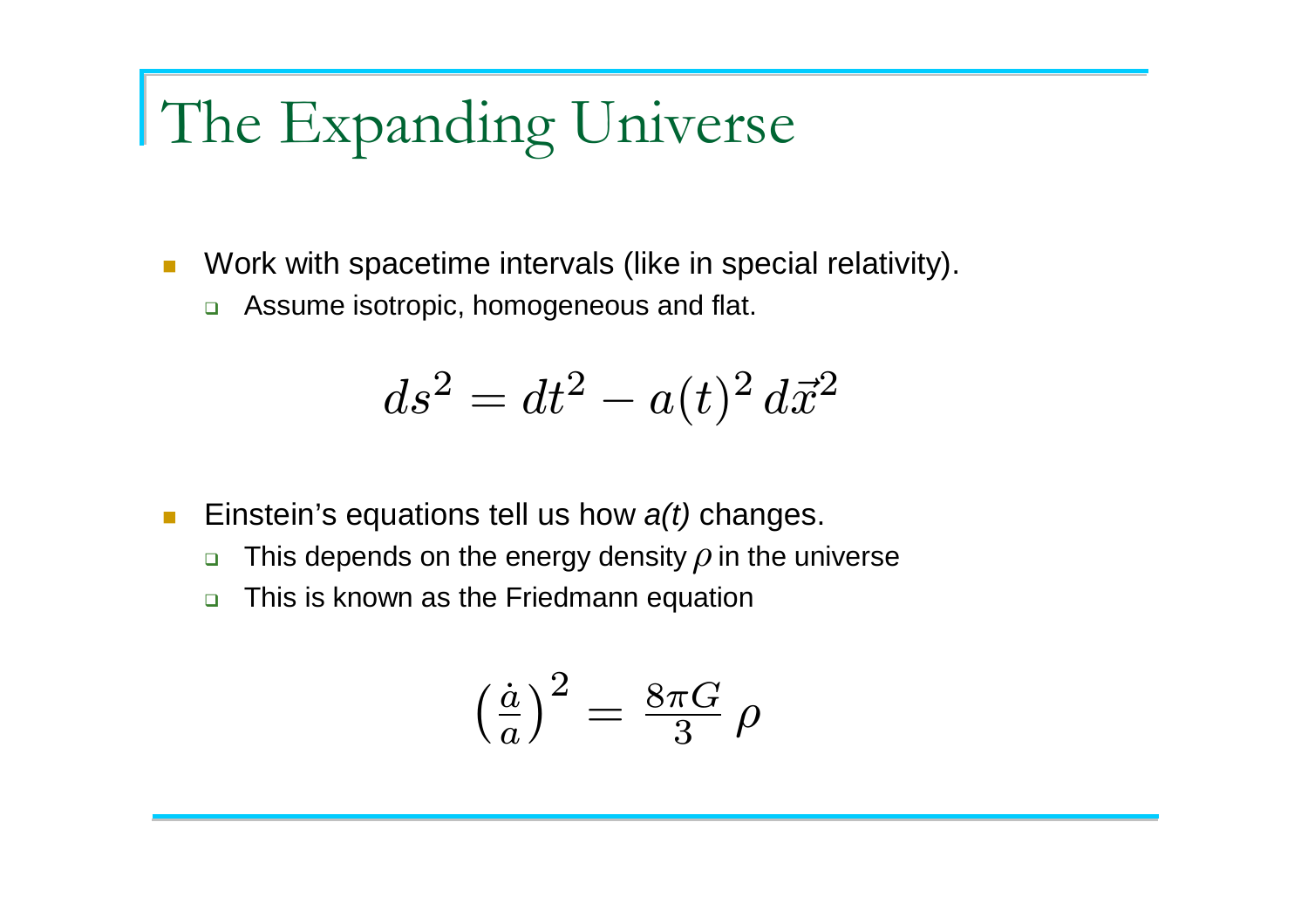# Types of Energy

- $\mathbb{R}^3$ Three important types of energy density
- $\mathcal{L}_{\mathcal{A}}$ Matter: This dilutes as the universe expands.

$$
\rho_M(t) \sim \tfrac{1}{a(t)^3} \qquad \Longrightarrow \qquad a(t) \sim t^{2/3}
$$

 $\mathcal{L}^{\mathcal{L}}$ Radiation: This dilutes, but also redshifts.

$$
\rho_R(t) \sim \frac{1}{a(t)^4} \qquad \Longrightarrow \qquad a(t) \sim t^{1/2}
$$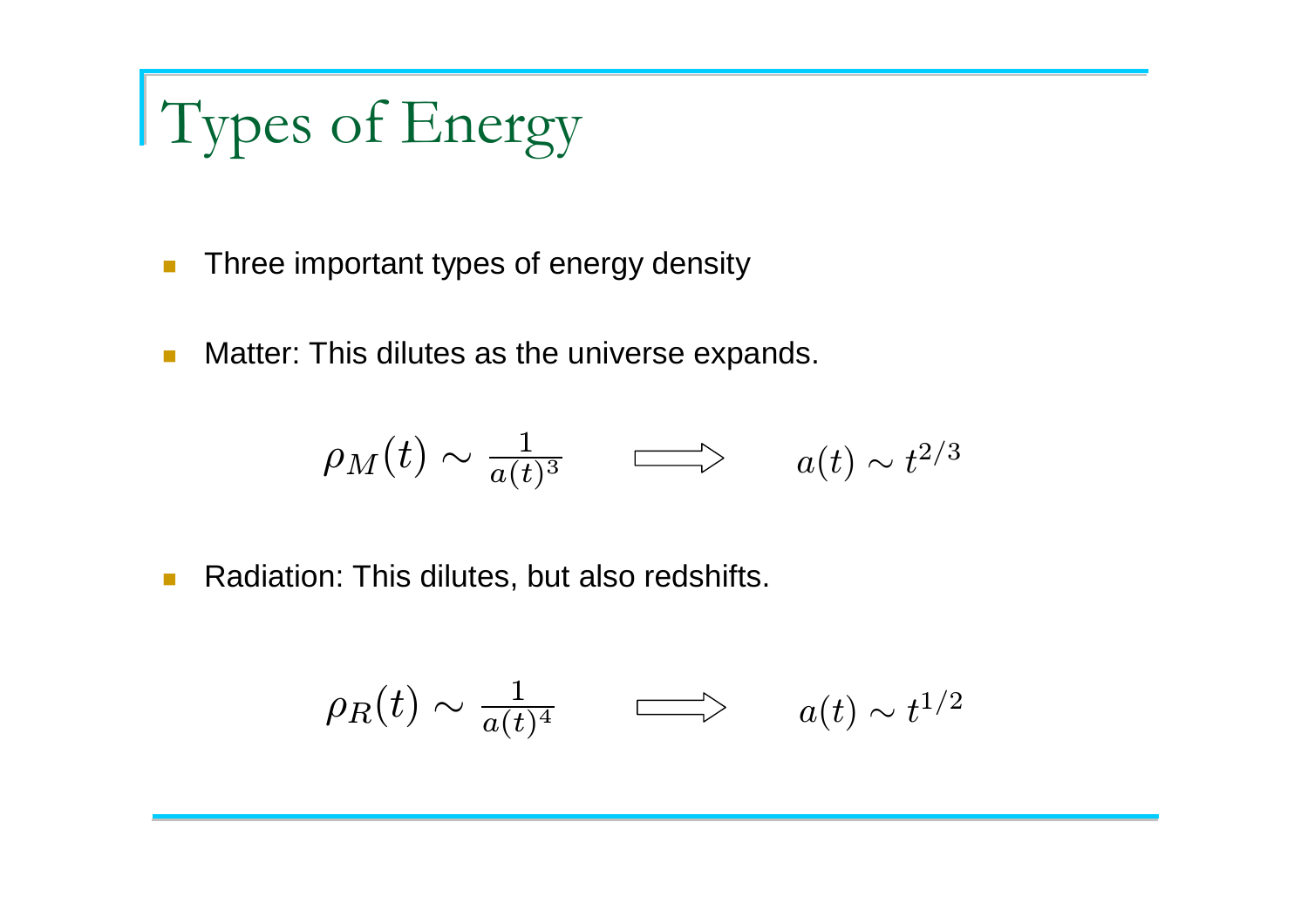# Types of Energy

- **DED Vacuum Energy: This remains constant as the universe expands** 
	- □ a.k.a. cosmological constant or dark energy

$$
\rho_{\Lambda}(t) \sim \text{constant} \quad \Longrightarrow \quad a(t) \sim e^t
$$

- **Diamage 1** Unlike matter and radiation, this leads to an expanding and accelerating universe.
	- $\Box$ Vacuum energy is like an anti-gravitational force field
	- $\Box$  Current universe contain dark energy: galaxies will dissapear from view in 150 billion years.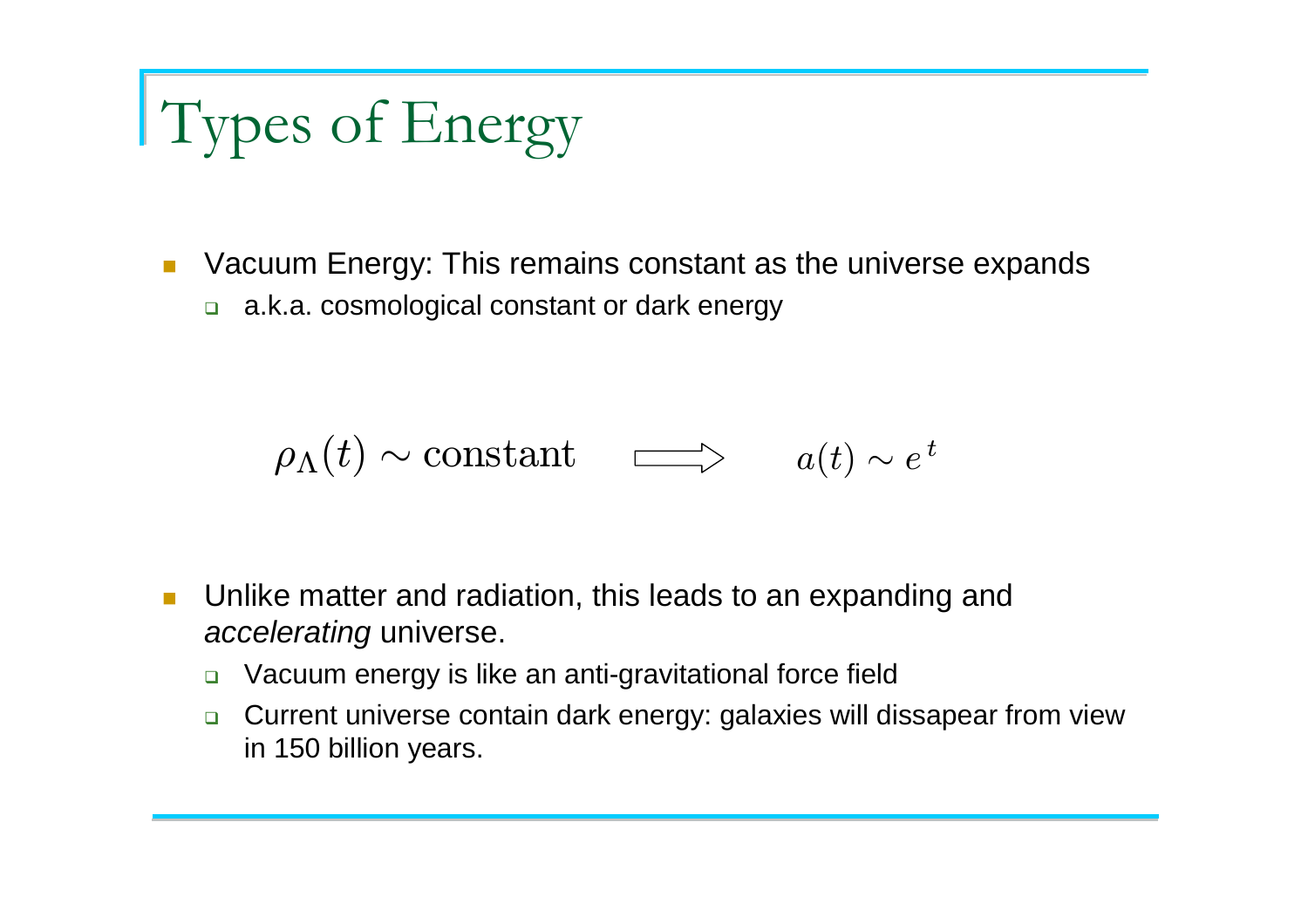### What is our Universe Made of?

 $\mathcal{C}^{\mathcal{A}}$ Current observations tell us:

$$
\rho = 0.72 \rho_{\Lambda} + 0.28 \rho_M + 10^{-5} \rho_R
$$

- $\mathcal{L}_{\mathcal{A}}$  Moreover, the matter energy density is:
	- $\Box$ 0.23 dark matter
	- $\Box$ 0.05 visible matter.
- $\mathcal{L}_{\mathcal{A}}$  Dark matter does probably not need a conceptual leap.
	- $\Box$  Nearly all models of particle physics predict new neutral particles which could play the role of dark matter